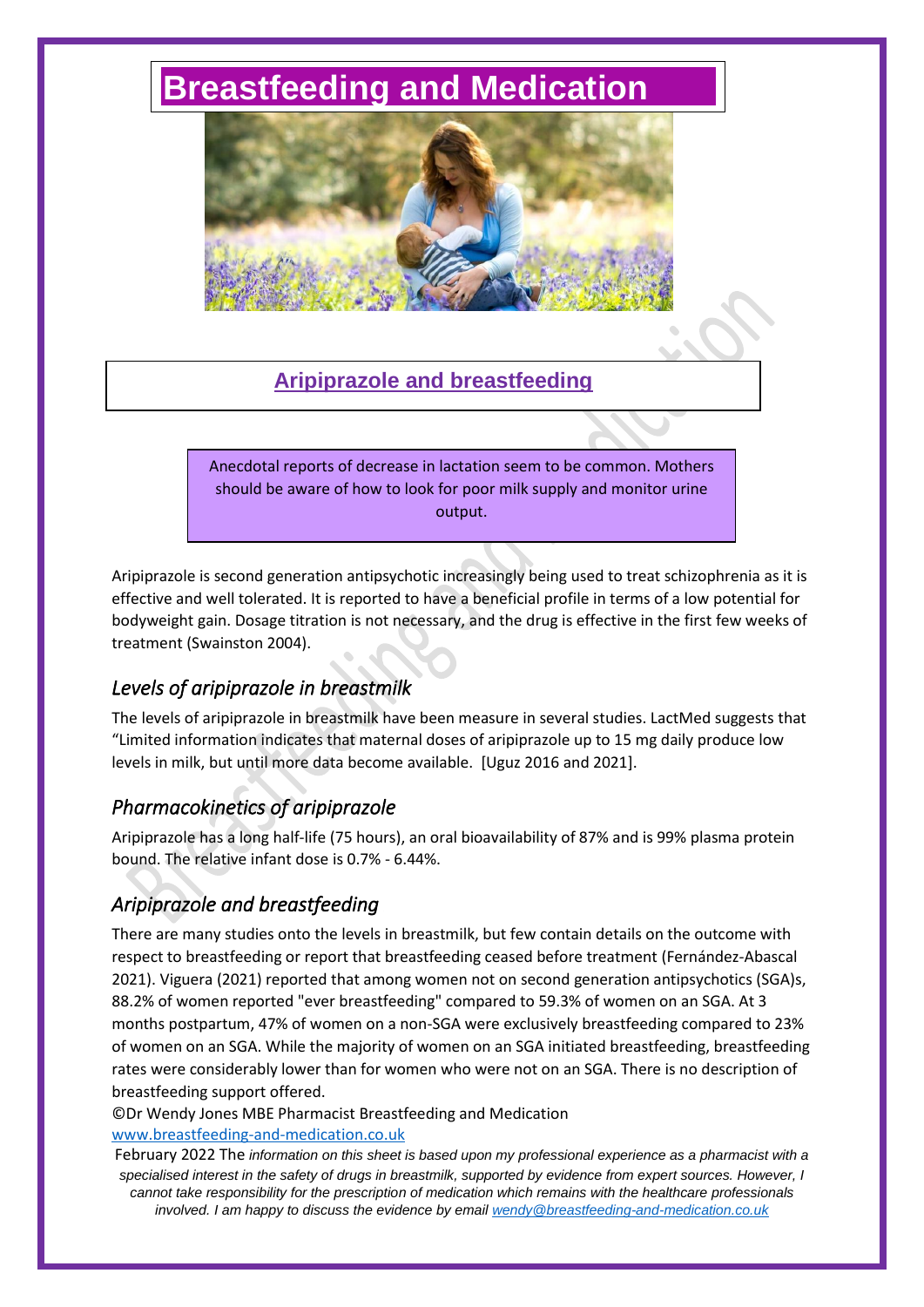It has been hypothesised that aripiprazole reduces prolactin which may limit breastfeeding. Nordeng 2014 described a case study of a woman who took aripiprazole 10 mg daily from week 9 of pregnancy and continuing postpartum. She exclusively breastfed her infant for 6 weeks, but then began supplementation because of insufficient milk production. Her serum prolactin was lower than expected for a nursing mother. The authors speculated that the aripiprazole might have been the cause of her low serum prolactin and diminished her milk supply.

Reversal of hyperprolactinemia produced by other agents used to treat schizophrenia is said to indicate the safety and potential utility of aripiprazole addition in patients with elevated prolactin (Byerly 2009).

Morin (2017) reported on a baby who developed severe hypernatremic dehydration because of inadequate milk intake. This necessitated amputation of all five toes on the right foot and significant further debridement after the development of gangrene. The 12-day-old exclusively breastfed infant was admitted with severe weight loss because of inadequate milk intake and a 30% weight loss since birth. The infant's mother was being treated for bipolar disorder with lamotrigine 250 mg orally once daily, aripiprazole 15 mg orally once daily, and sertraline 100 mg orally once daily. She was also taking levothyroxine 50 mcg once daily

Mendhekar published a case report on a woman who conceived while receiving aripiprazole 15 mg/day. The drug was discontinued at 8 weeks of pregnancy but recommenced at 20 weeks. Ge concluded that exposure to aripiprazole during different trimesters of pregnancy was not associated with intrauterine death, morphological teratogenicity, impaired foetal growth, neonatal toxicity, or neurobehavioral teratogenicity. Maternal health was not adversely affected during pregnancy. However, lactation failure occurred after delivery.

## *Anecdotal reports*

I have had a significant number of contacts with mothers through the Breastfeeding Network Drugs in Breastmilk Helpline and through Breastfeeding and Medication.

In each case, even with doses as low as 5mg a day, the mothers or their breastfeeding advocates have reported poor milk supply despite evidence based, ongoing support. One mother was prescribed domperidone to address the assumed decrease prolactin levels (no long-term information available). However, both drugs have the ability to cause QT interval prolongation (BNF online access) so the risk of cardiac abnormalities cannot be ignored with this combination.

For any mother prescribed aripiprazole whilst breastfeeding noting any effect on her nursling or reduction in milk supply should complete a yellow card report<https://yellowcard.mhra.gov.uk/> so that this effect can be gathered to support future prescribing decisions.

## *Examples of comments from mothers and professionals*

• I expressed milk with ease for the first week to be frozen and fed, started again on Aripiprazole hoping that my flow wouldnt be affected as it is the only anti-psychotic that has

#### ©Dr Wendy Jones MBE Pharmacist Breastfeeding and Medication [www.breastfeeding-and-medication.co.uk](http://www.breastfeeding-and-medication.co.uk/)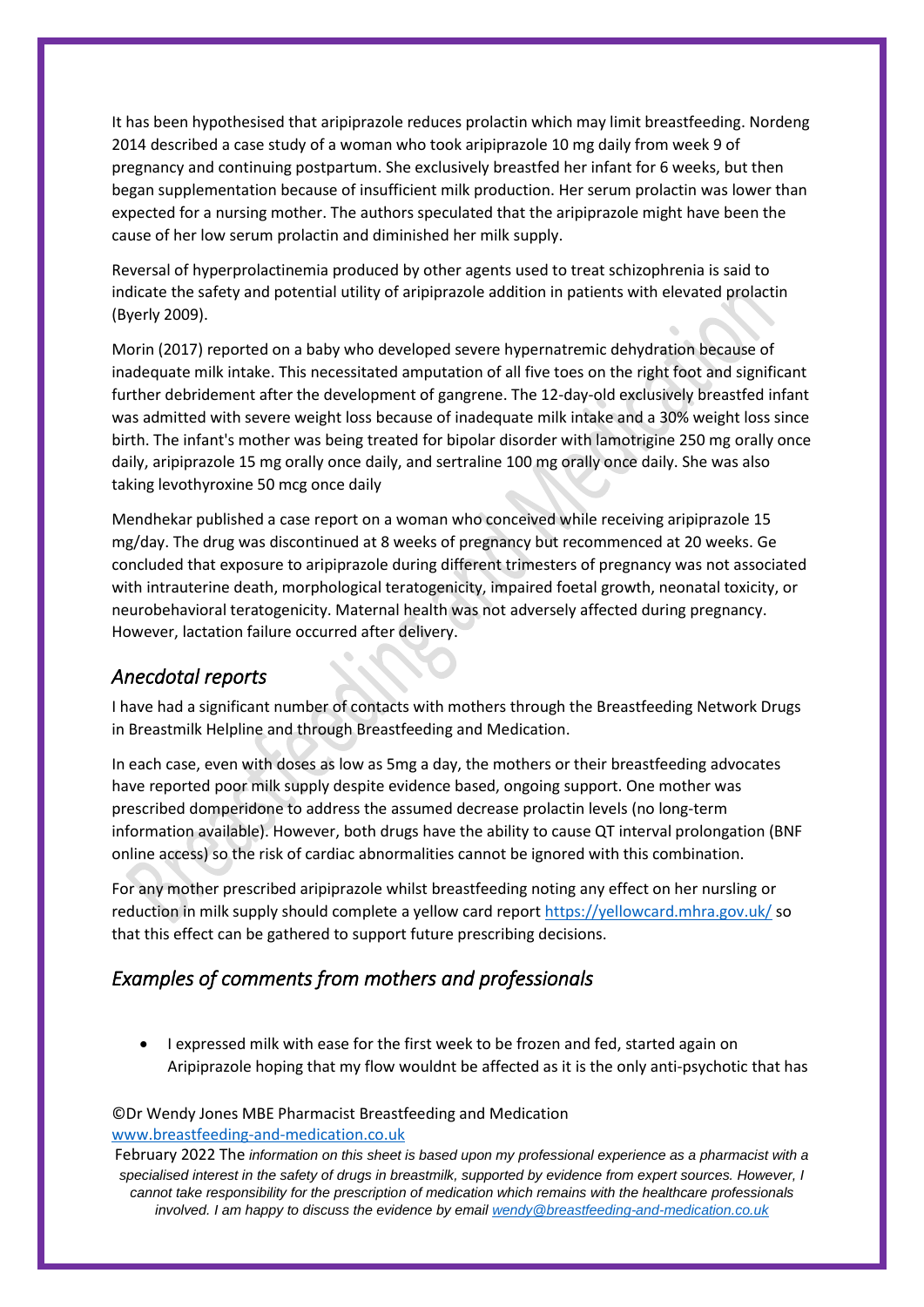helped me. Unfortunately, within 3 days my milk flow did subside, and for last 3 days I have only expressed a couple of ounces. It's getting less by the day.

- I've just had a baby boy (two weeks ago) and I'm really struggling with breastfeeding; my supply is very minimal. I knew it could be a side effect of medication I'm taking Aripiprazole for bipolar but didn't expect to only produce a few drops every time I pump (pumping approx. 6/7 times daily).
- I have seen a mum today who despite breast changes in pregnancy has no signs of lactogenesis at day 3 and now at day 7 still none. I have been through all the usual assessment regarding possible causes. She has bipolar and is on aripiprazole.
- I have seen a mum today who has had significant milk supply decreased following starting aripiprazole
- I am emailing about a patient who is taking Aripiprazole. It has significantly affected her milk coming in and baby has lost 15.7% on day 5. I have read that it can affect prolactin levels
- I was told there was a risk it may affect my supply, but my options were limited. Unfortunately, it did have a significant impact, I had very little colostrum and my milk never came in despite trying everything. I fed my older children without problem.

### References

- British National Formulary (BNF)
- Byerly MJ, Marcus RN, Tran QV, et al. Effects of aripiprazole on prolactin levels in subjects with schizophrenia during cross-titration with risperidone or olanzapine: Analysis of a randomized, open-label study. Schizophr Res. 2009; 107:218–22
- Fernández-Abascal B, Recio-Barbero M, Sáenz-Herrero M, et al. Long-acting injectable aripiprazole in pregnant women with schizophrenia: A case-series report. Ther Adv Psychopharmacol. 2021; 11:1–12
- Hale TW Medications and Mother's Milk
- LactMed Drugs and Lactation Database
- Morin C, Chevalier I. Severe Hypernatremic Dehydration and Lower Limb Gangrene in an Infant Exposed to Lamotrigine, Aripiprazole, and Sertraline in Breast Milk. Breastfeed Med. 2017 Jul/Aug;12(6):377-380. doi: 10.1089/bfm.2017.0031. Epub 2017 May 8. PMID: 28481632.
- Nordeng H, Gjerdalen G, Brede WR, et al. Transfer of aripiprazole to breast milk: A case report. J Clin Psychopharmacol. 2014; 34:272–5
- Swainston Harrison T, Perry CM. Aripiprazole: a review of its use in schizophrenia and schizoaffective disorder. Drugs. 2004;64(15):1715-36. doi: 10.2165/00003495-200464150- 00010. PMID: 15257633.

#### ©Dr Wendy Jones MBE Pharmacist Breastfeeding and Medication [www.breastfeeding-and-medication.co.uk](http://www.breastfeeding-and-medication.co.uk/)